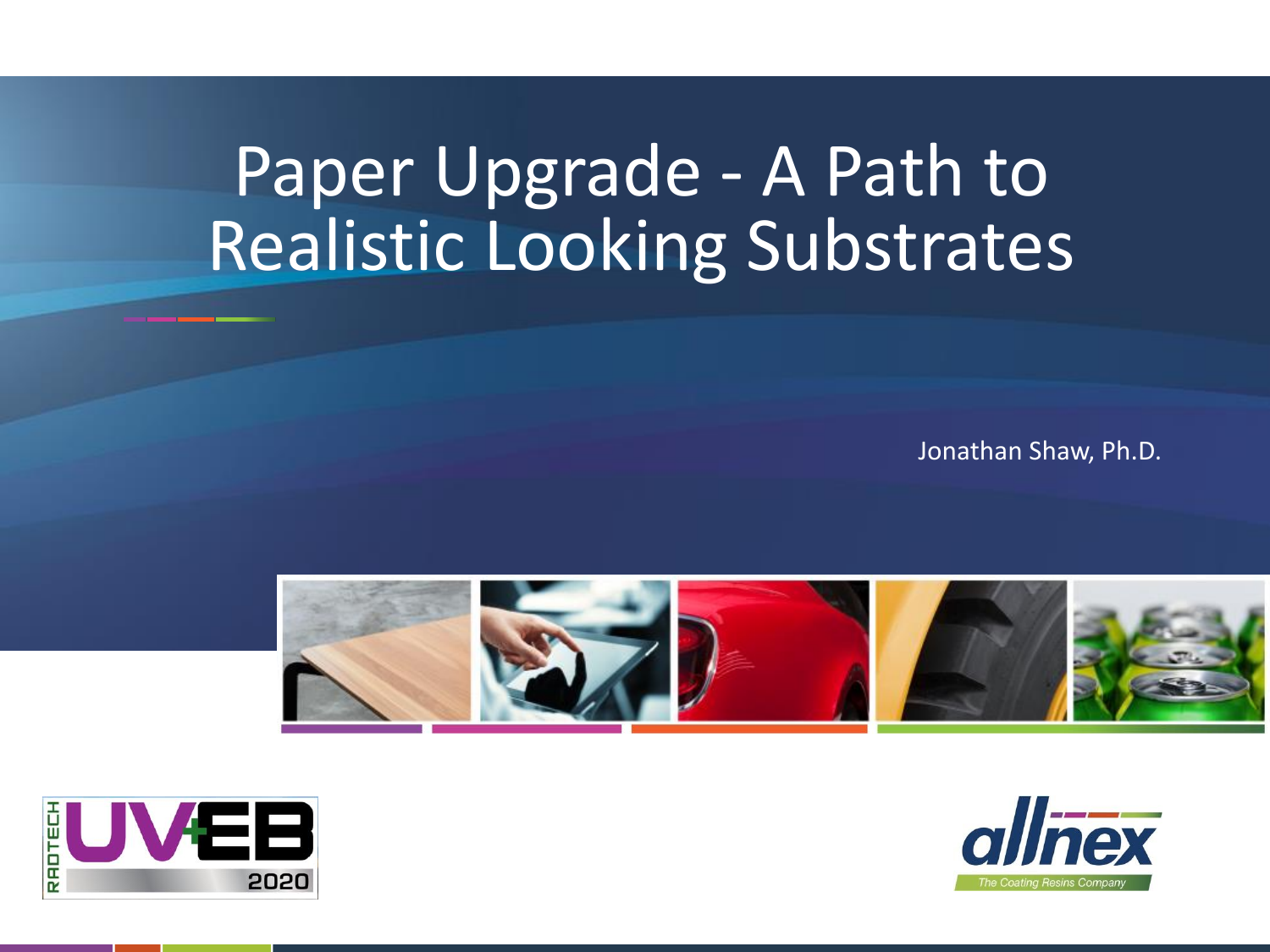#### **Background**

#### **What is Ultra-Violet (UV) curing?**

- **Using UV energy or visible light, as opposed to heat, solvent evaporation, or oxidation (air-drying), to convert a liquid formulation into a solid material**
- **Types of energy used: Ultra Violet (UV): 200 – 400 nm**

**Visible light: typically 380 - 450 nm**

ELECTROMAGNETIC SPECTRUM

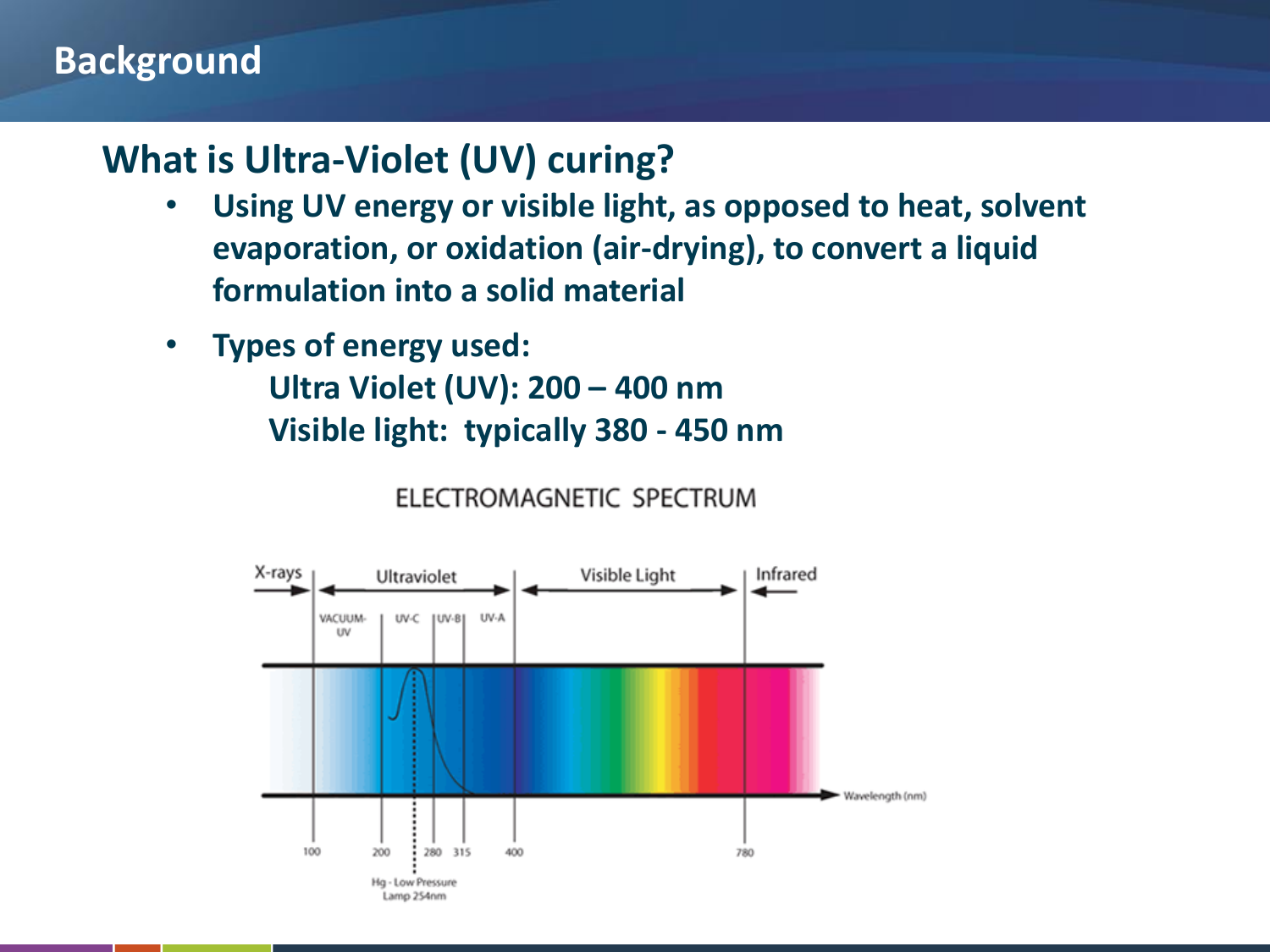#### **Advantages of 100% Solids UV Curable Systems**

- Productivity, Productivity, Productivity
	- Seconds to cure vs. minutes or hours
- Lower Overall Cost (per cured part)
	- 100% solids, cure speed, recycling of coating, etc.
- Single component formulas
	- Eliminates mixing errors found in 2 component systems
- Regulatory Concerns (VOC emission)
	- Avoid solvent use in most cases
- Smaller equipment footprint
	- Less floor space needed
- Energy costs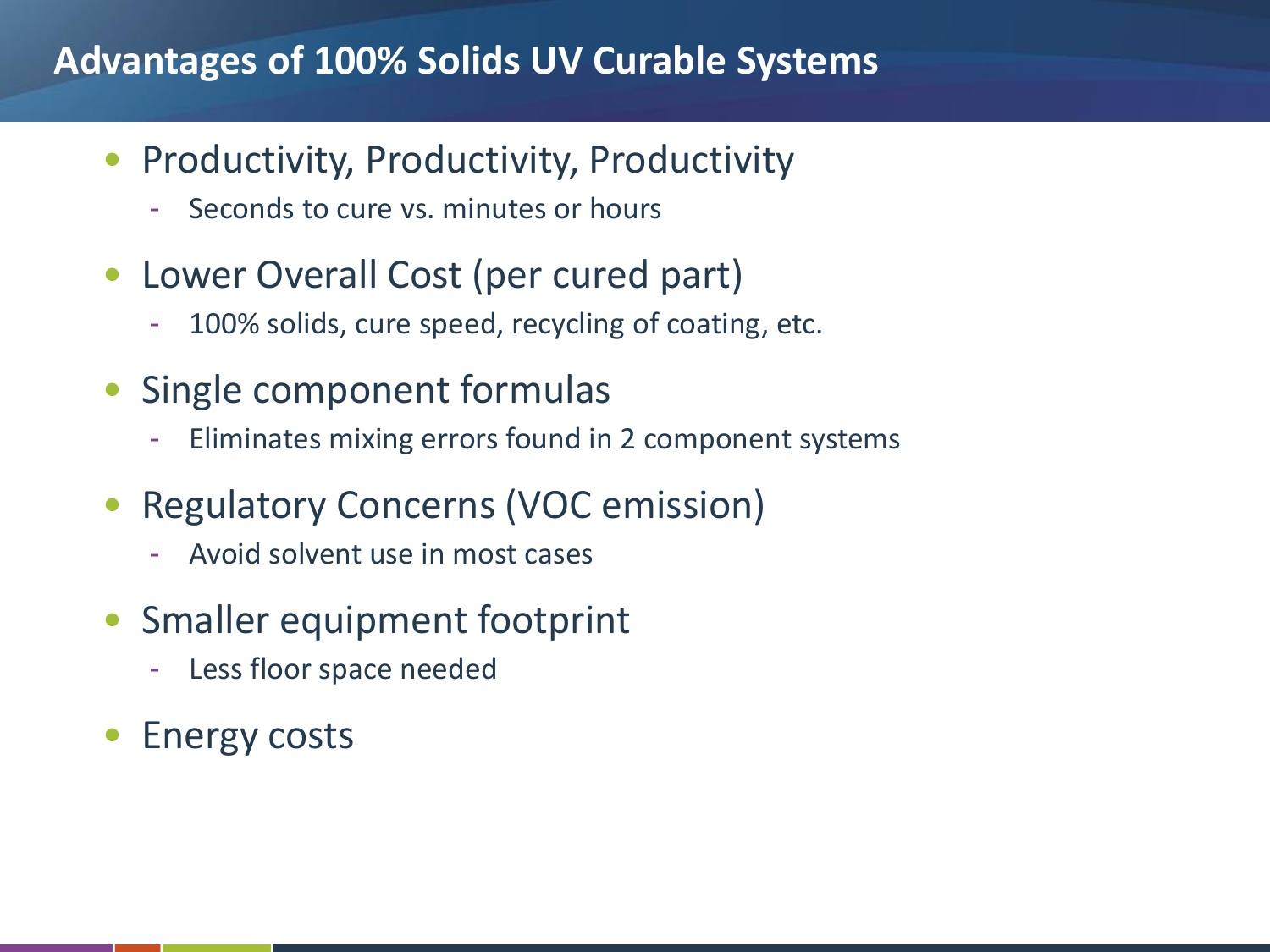#### **Paper Upgrade**

- Printed paper and foil are used to upgrade inexpensive substrates.
- It is possible to create very realistic looking substrates using texture, optics (grain pattern, color, low/high gloss), and haptics (feel)
- Texture and grain may be generated by physical means or through digital printing. Inks can generate the color, and help with grain.

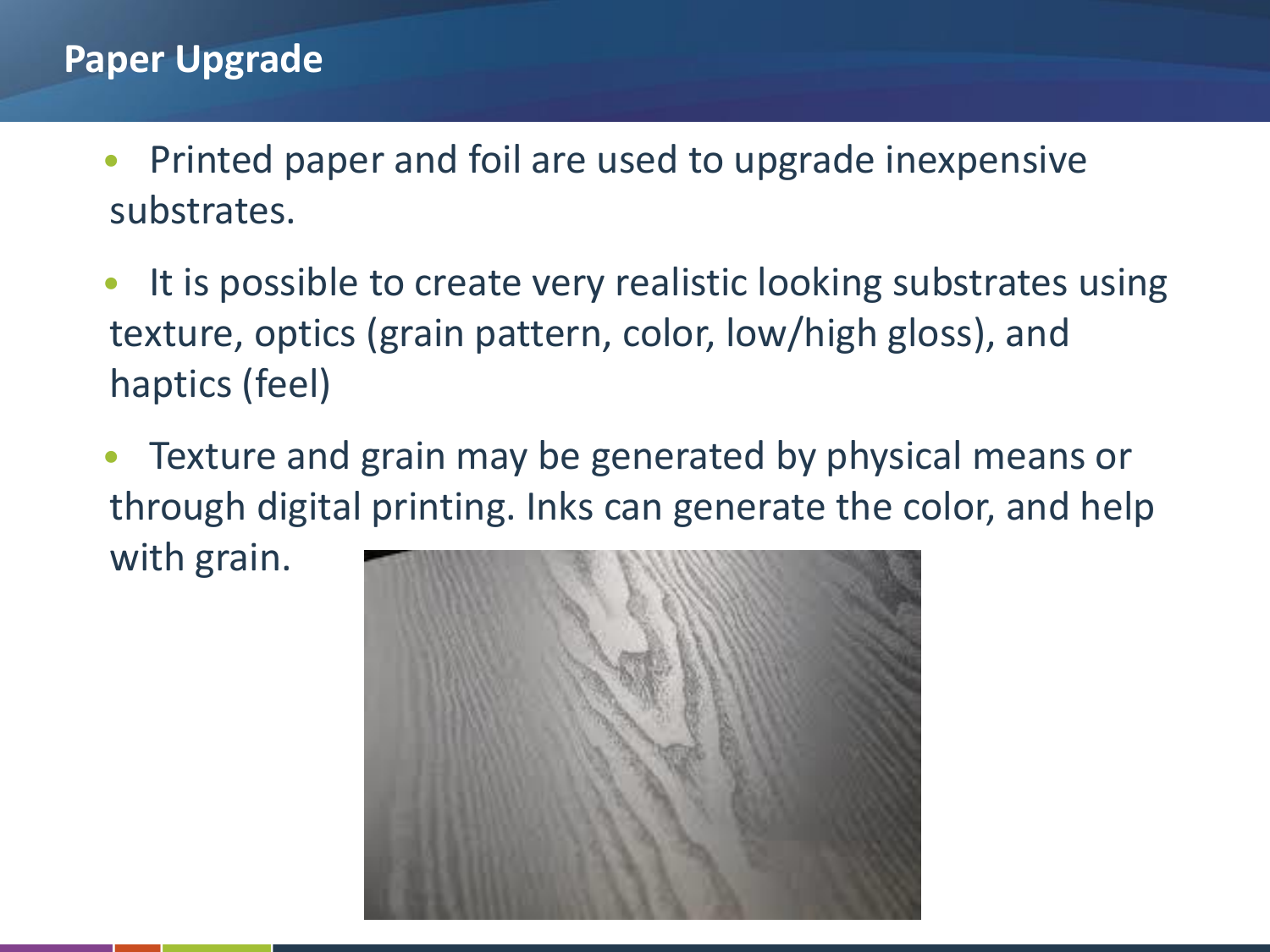#### **Paper Upgrade**

- Materials are needed to :
- Prepare the paper to receive high quality prints
- Create matte and gloss coatings for topcoat
- Provide long term protection if used in an exterior application.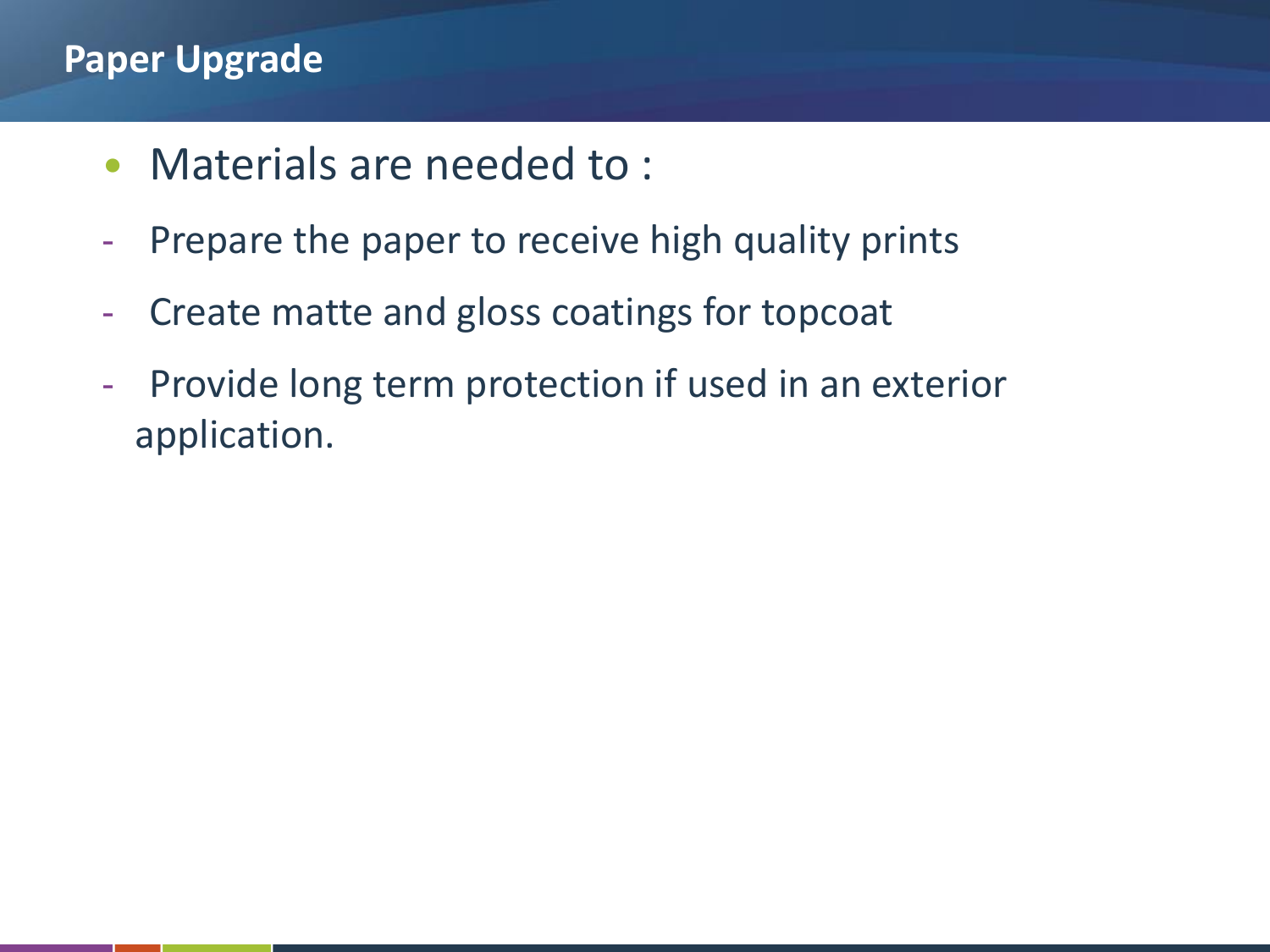#### **Paper Upgrade – Sealer / Basecoat – 100% solids**

- Traditionally, 100% solids coatings used as sealers/ basecoats are epoxy acrylates or modified epoxy acrylates.
- Polyester acrylates are generally used for pigmented coatings (better wetting)
- If sustainability is also a target then biobased resin can be used in place of the epoxy acrylate. Polyester acrylate (PEA) 2 contains ~ 55% biobased C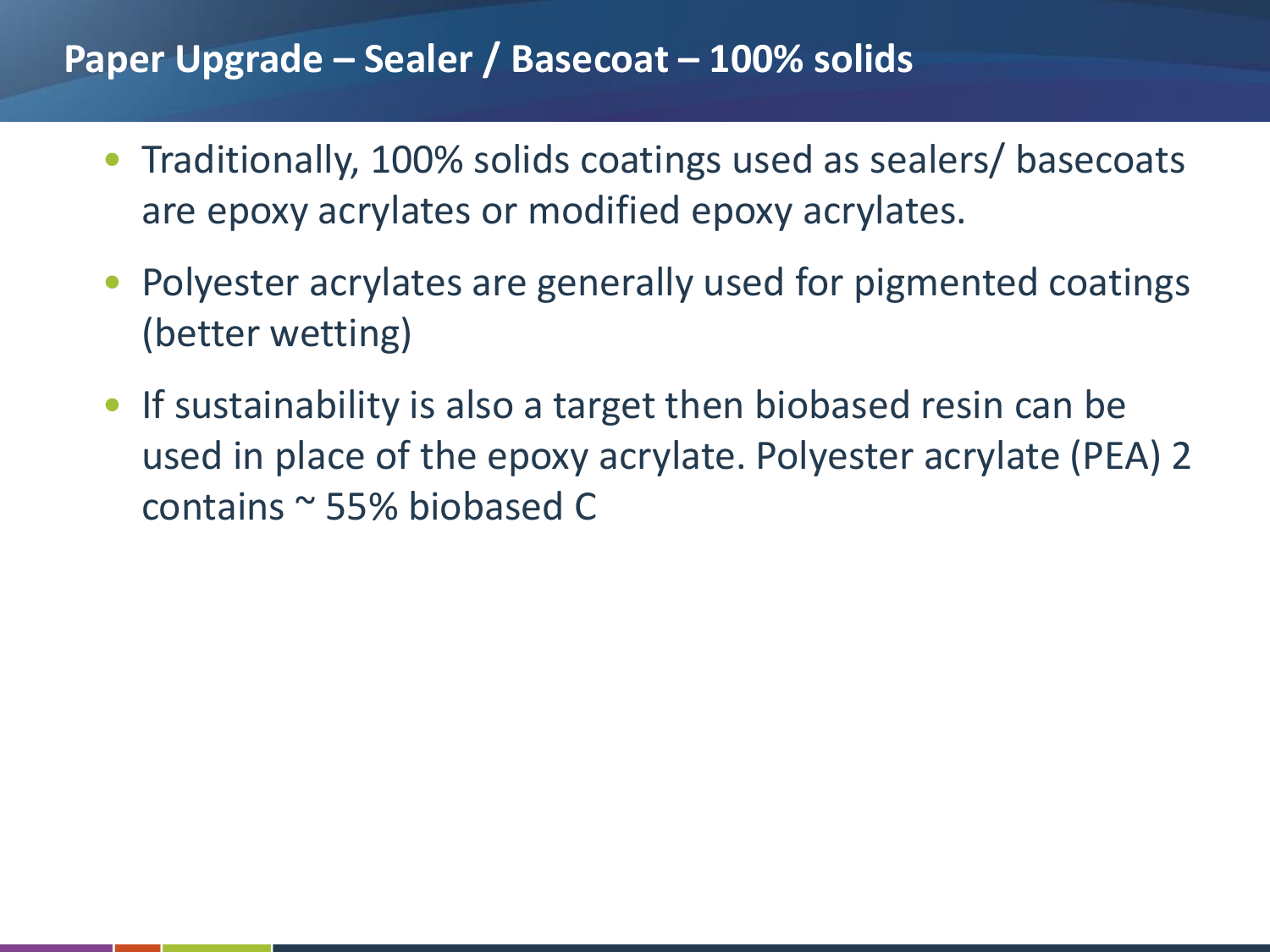# **Paper Upgrade – Sealer / Basecoat – 100% solids**

| <b>Raw Material</b>    | $\mathbf{A}$                    | $\overline{B}$   | $\mathsf{C}$                         | D                          |
|------------------------|---------------------------------|------------------|--------------------------------------|----------------------------|
| <b>EA1</b>             | 50                              |                  |                                      |                            |
| PEA <sub>1</sub>       |                                 | 55               | 30                                   |                            |
| PEA <sub>2</sub>       |                                 |                  | 40                                   |                            |
| PEA <sub>3</sub>       |                                 |                  |                                      | 57                         |
| <b>TPGDA</b>           |                                 |                  | 10                                   | 15                         |
| <b>OTA-480</b>         |                                 |                  | 20                                   |                            |
| <b>TMPTA</b>           | 50                              | 45               |                                      | 15                         |
| Photoinitiator         | $3 - 5$                         | $3 - 5$          |                                      | 5                          |
| <b>Amine Synergist</b> |                                 |                  |                                      | 8                          |
| <b>Additives</b>       |                                 |                  |                                      |                            |
| <b>Viscosity</b>       | 950                             | 210              | 320                                  | 655                        |
|                        | Low cost,<br>high<br>reactivity | Low<br>viscosity | Low<br>viscosity<br>with<br>abrasion | <b>Biobased</b><br>coating |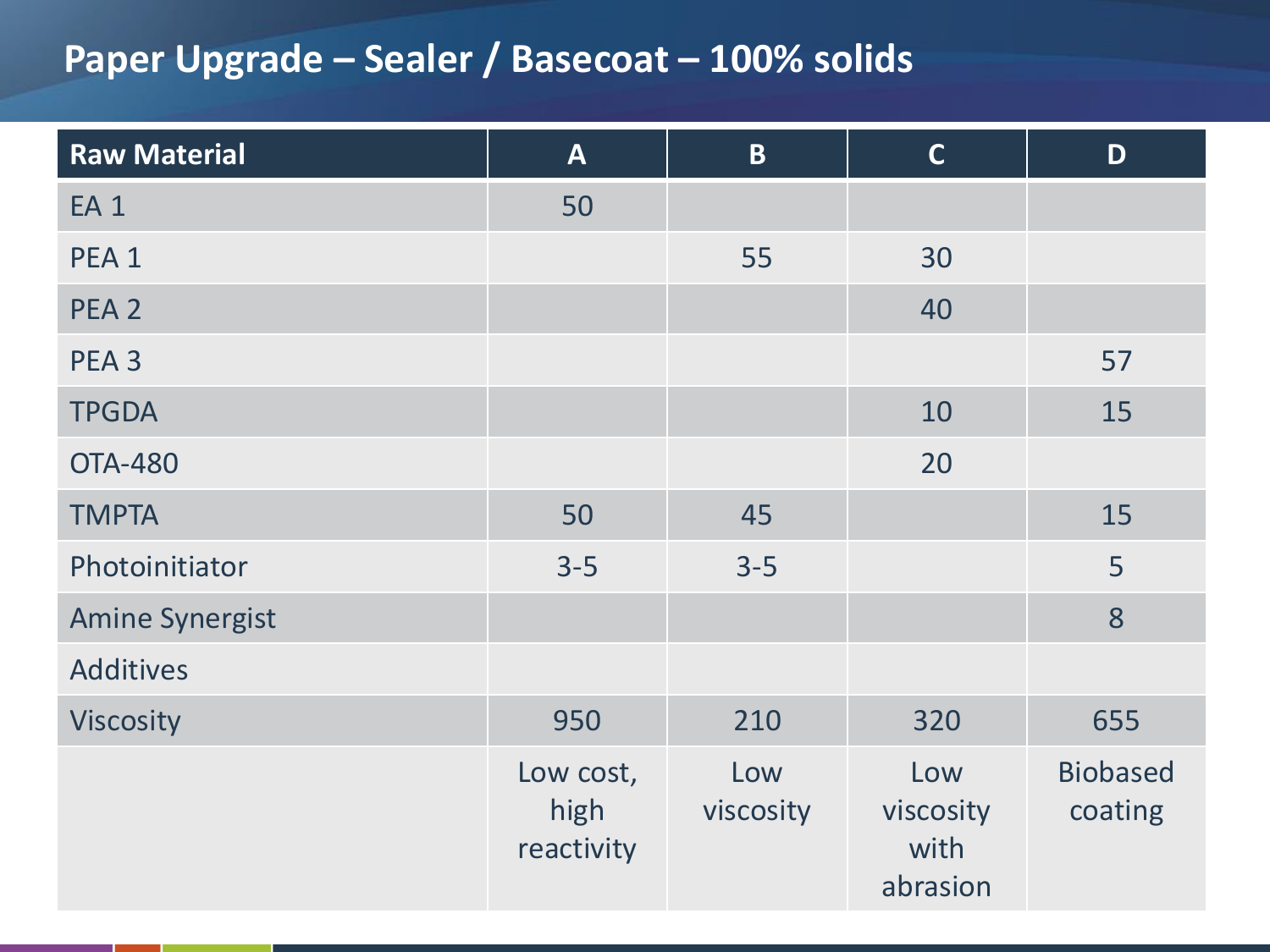#### **Paper Upgrade – Sealer / Basecoat – WB coatings**

- Physically drying UV-PUDs will seal the surface and can be handled prior to UV cure.
- UV-PUDs can be selected for clear or pigmented systems. Recent "fit for use" resins would also be appropriate for this
- One benefit of an all UV PUD system is that is that all coating layers can be applied and then one cure step will suffice for all layers.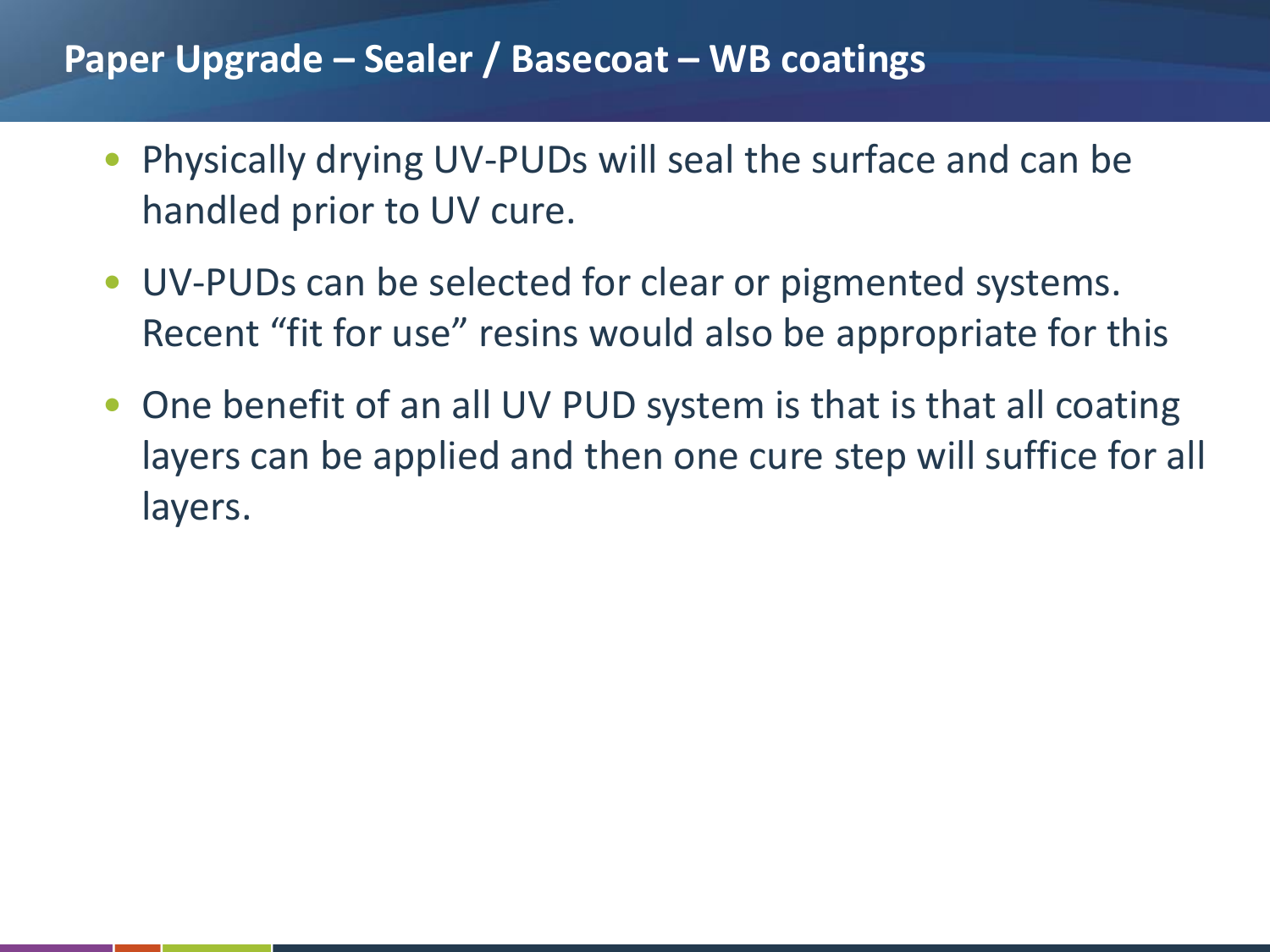# **Paper Upgrade – Sealer / Basecoat – WB UV**

| <b>Raw Material</b>                | $\mathbf{A}$                                     | B                                                 | $\mathsf{C}$               |
|------------------------------------|--------------------------------------------------|---------------------------------------------------|----------------------------|
| UV-PUD 1                           | 100                                              |                                                   |                            |
| <b>UV-PUD 2</b>                    |                                                  | 100                                               |                            |
| UV-PUD 3                           |                                                  |                                                   | 100                        |
| Rheology Modifier (1:1 with water) | $0.5 - 2.0$                                      | $0.5 - 2.0$                                       | $0.5 - 2.0$                |
| Photoinitiator                     | $1 - 2$                                          | $1 - 2$                                           | $1 - 2$                    |
| Water (if needed)                  |                                                  |                                                   |                            |
| Pigment paste (if desired)         |                                                  |                                                   |                            |
| <b>Viscosity</b>                   | < 500                                            | < 500                                             | < 500                      |
|                                    | High<br>reactivity,<br>hardness,<br>light colors | High<br>reactivity,<br>hardness,<br>darker colors | Fit for use, all<br>colors |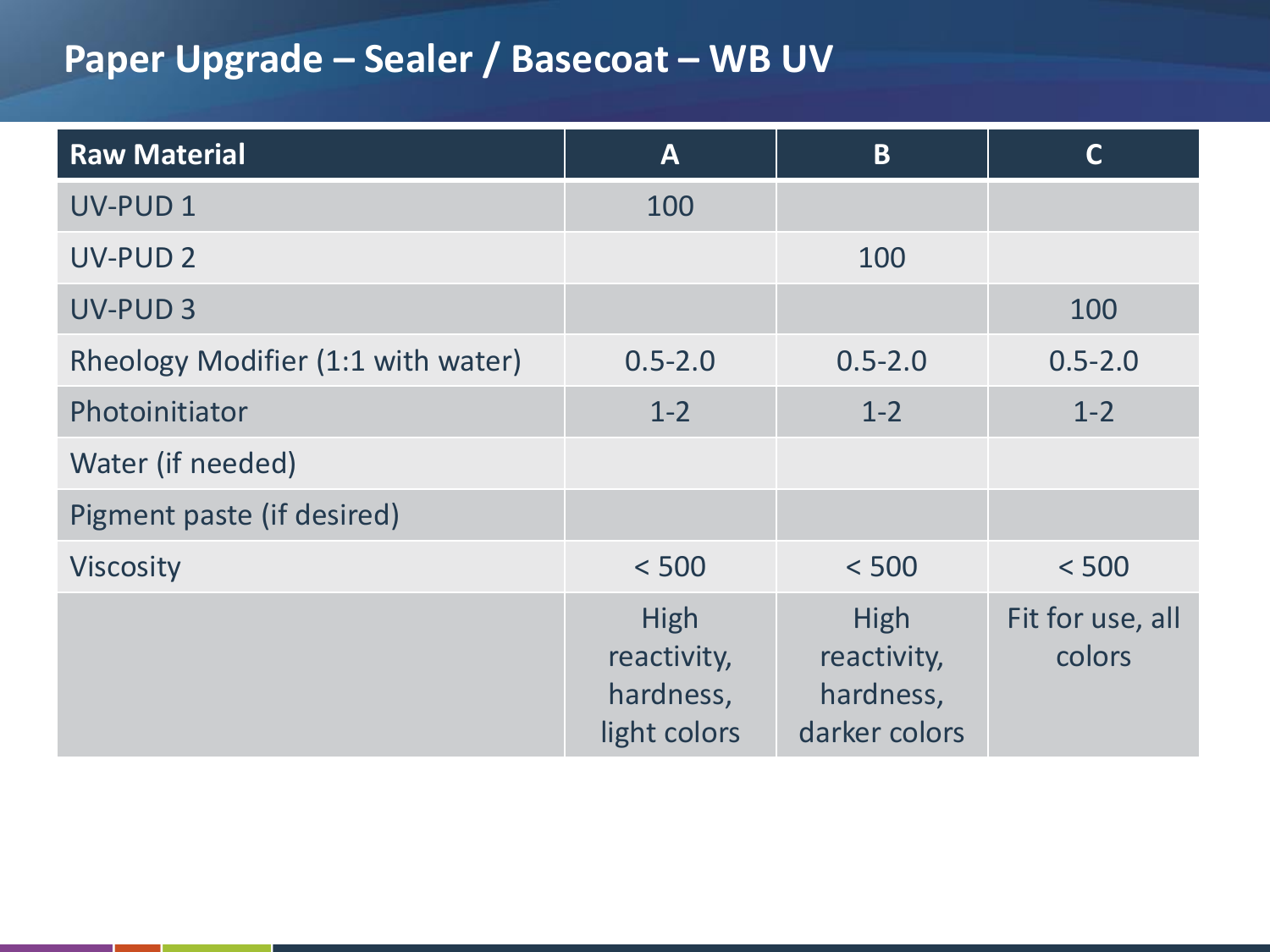#### **Paper Upgrade – Topcoat / OPV – 100% Solids UV**

- Epoxy acrylates (or modified EA) are used to make glossy, inexpensive coatings.
- Urethane acrylates may be used if toughness or exterior durability is needed.
- Biobased resins can be used for sustainable coatings.
- Resins for soft feel coatings may be incorporated to enhance the haptic aspect of the final part.
- Matte coatings (sometimes a challenge for 100% UV) can be made using PEA 4 without loss of reactivity.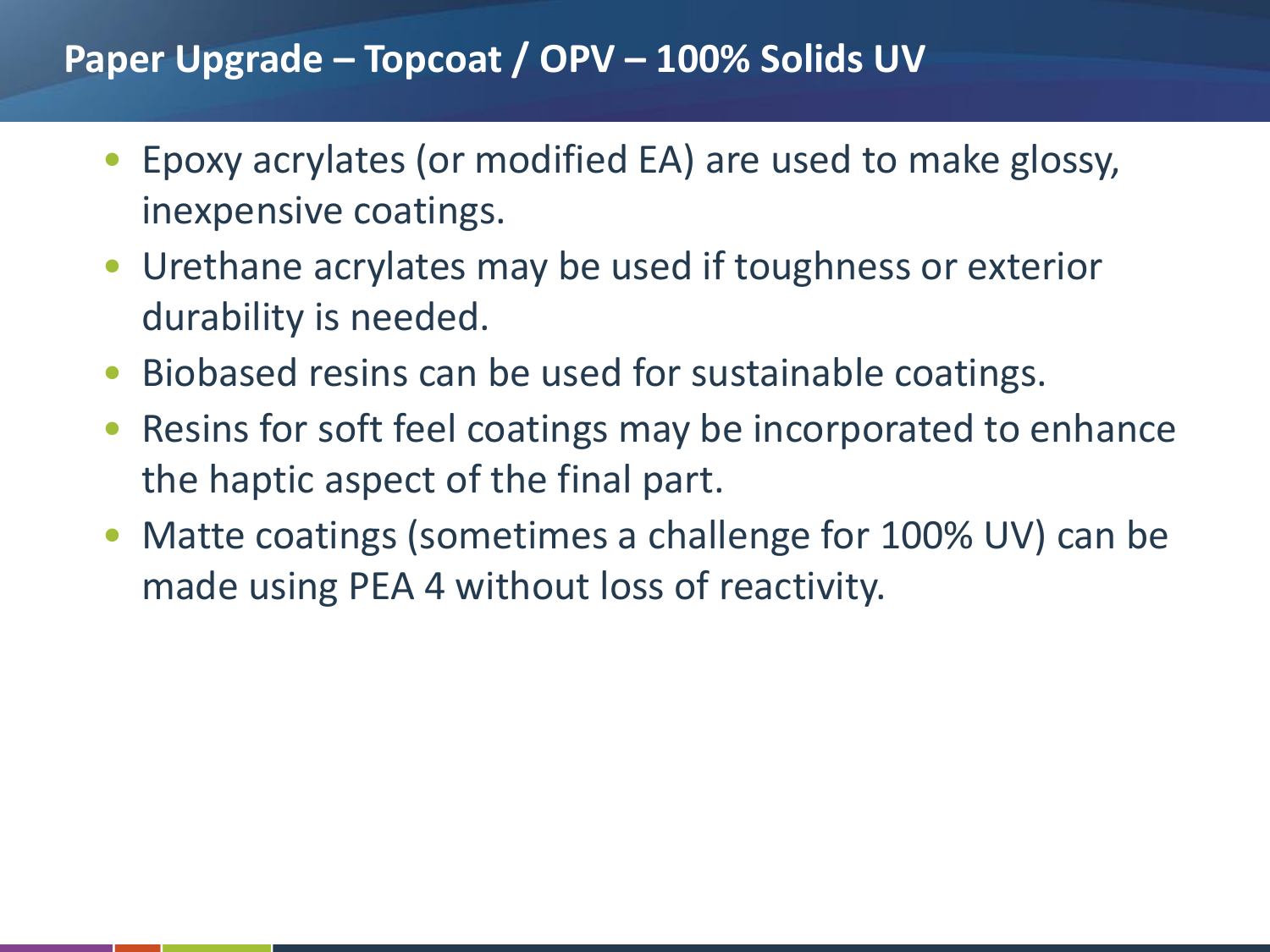# **Paper Upgrade – Topcoat / OPV – 100% UV – Matte Coating**

| <b>Raw Material</b>                       | A                  | $\overline{B}$     | $\mathbf C$    |
|-------------------------------------------|--------------------|--------------------|----------------|
| <b>ALUA1</b>                              | 18                 | 19                 | 20             |
| PEA <sub>1</sub>                          | 10                 | 10                 | 10             |
| PEA 4 (for matte finish)                  | 19                 | 19                 | 20             |
| <b>Diluents</b>                           | 39                 | 41                 | 42             |
| <b>Silica</b>                             | 7                  | $\overline{4}$     | $\Omega$       |
| <b>Wax</b>                                | $\overline{2}$     | $\overline{2}$     | $\overline{2}$ |
| Photoinitiator                            | 5                  | 5                  | 5              |
|                                           |                    |                    |                |
| 60 gloss                                  | $2 - 4$            | $6 - 8$            | $15 - 19$      |
| Stain Resistance (6 stains)<br>$5 = best$ | 4.5                | 4.5                | 4.6            |
|                                           | <b>Full silica</b> | <b>Half silica</b> | No silica      |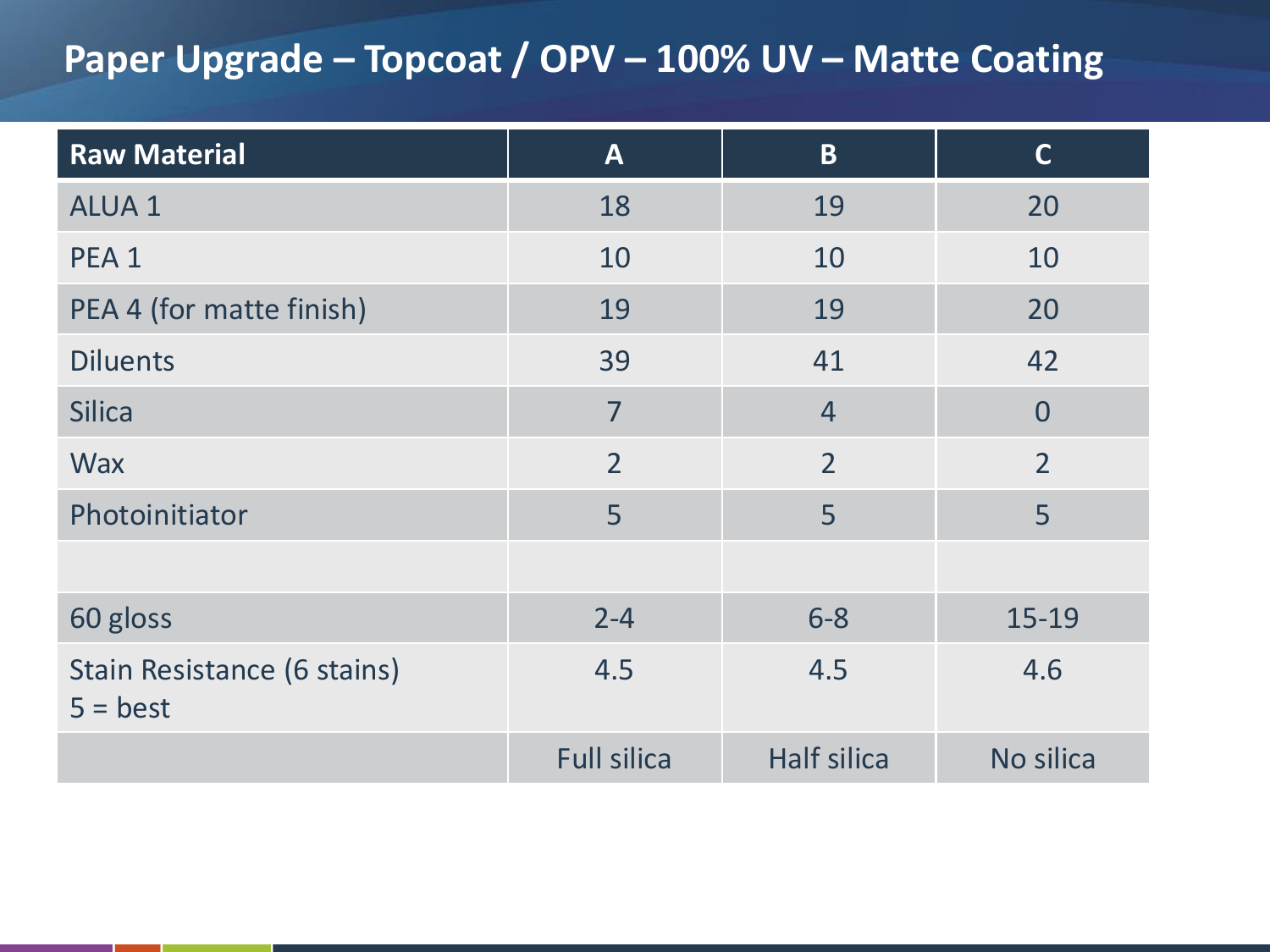# **Paper Upgrade – Topcoat / OPV – 100% UV – Gloss Coating**

| <b>Raw Material</b>                       | $\mathbf{A}$                                     |
|-------------------------------------------|--------------------------------------------------|
| <b>ALUA1</b>                              | 28                                               |
| PEA <sub>1</sub>                          | 20                                               |
| <b>Diluents</b>                           | 38                                               |
| <b>Silica</b>                             | 7                                                |
| <b>Wax</b>                                | $\overline{2}$                                   |
| Photoinitiator                            | 5                                                |
|                                           |                                                  |
| 60 gloss                                  | $2 - 4$                                          |
| Stain Resistance (6 stains)<br>$5 = best$ | 4.5                                              |
|                                           | <b>Good abrasion</b><br>resistance,<br>toughness |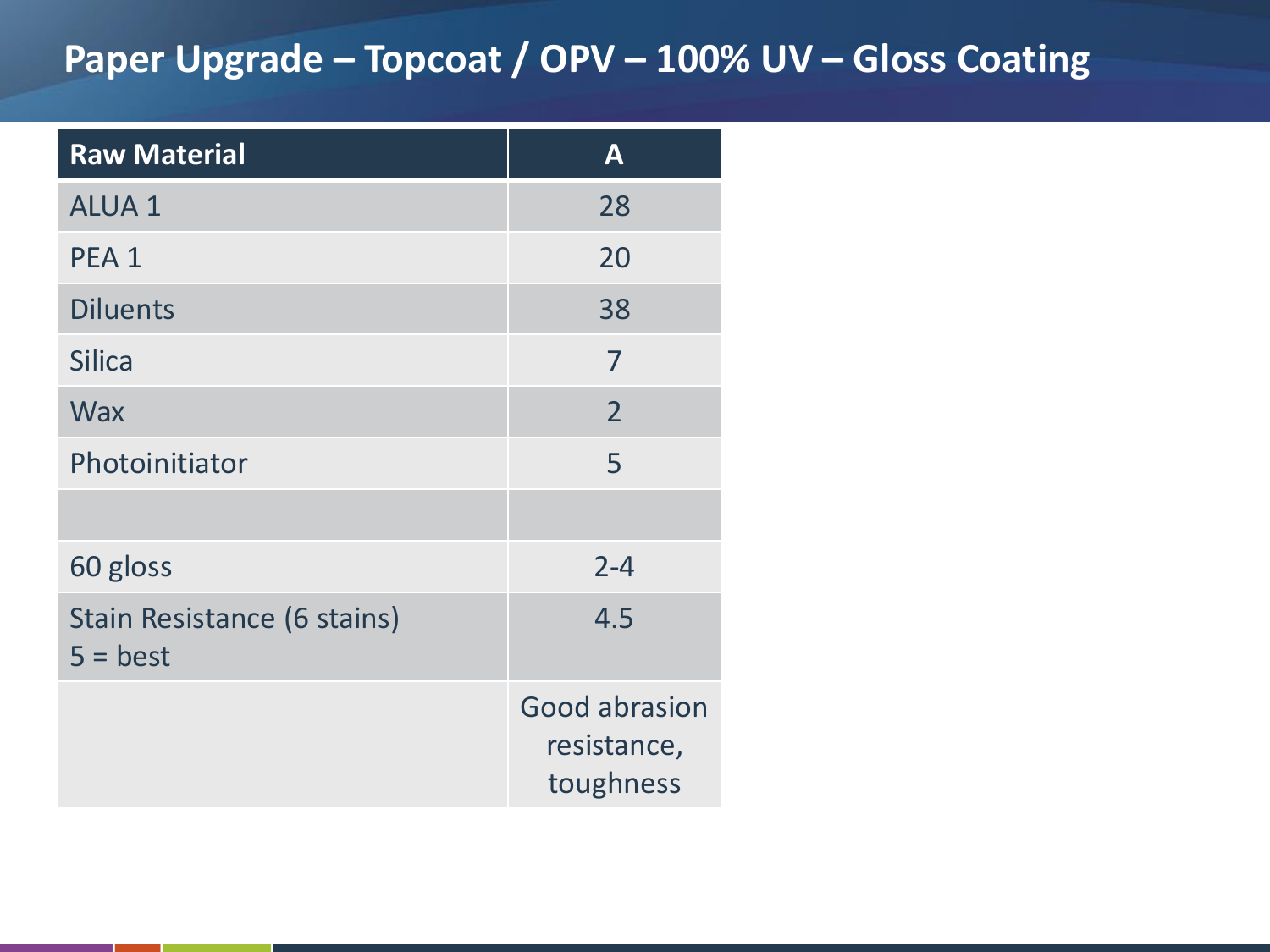#### **Paper Upgrade – Topcoat / OPV – WB UV**

- Epoxy acrylates (or modified EA) are used to make glossy, inexpensive coatings.
- Urethane acrylates may be used if toughness or exterior durability is needed.
- Biobased resins can be used for sustainable coatings.
- Resins for soft feel coatings may be incorporated to enhance the haptic aspect of the final part.
- Matte coatings (sometimes a challenge for 100% UV) can be made using PEA 4 without loss of reactivity.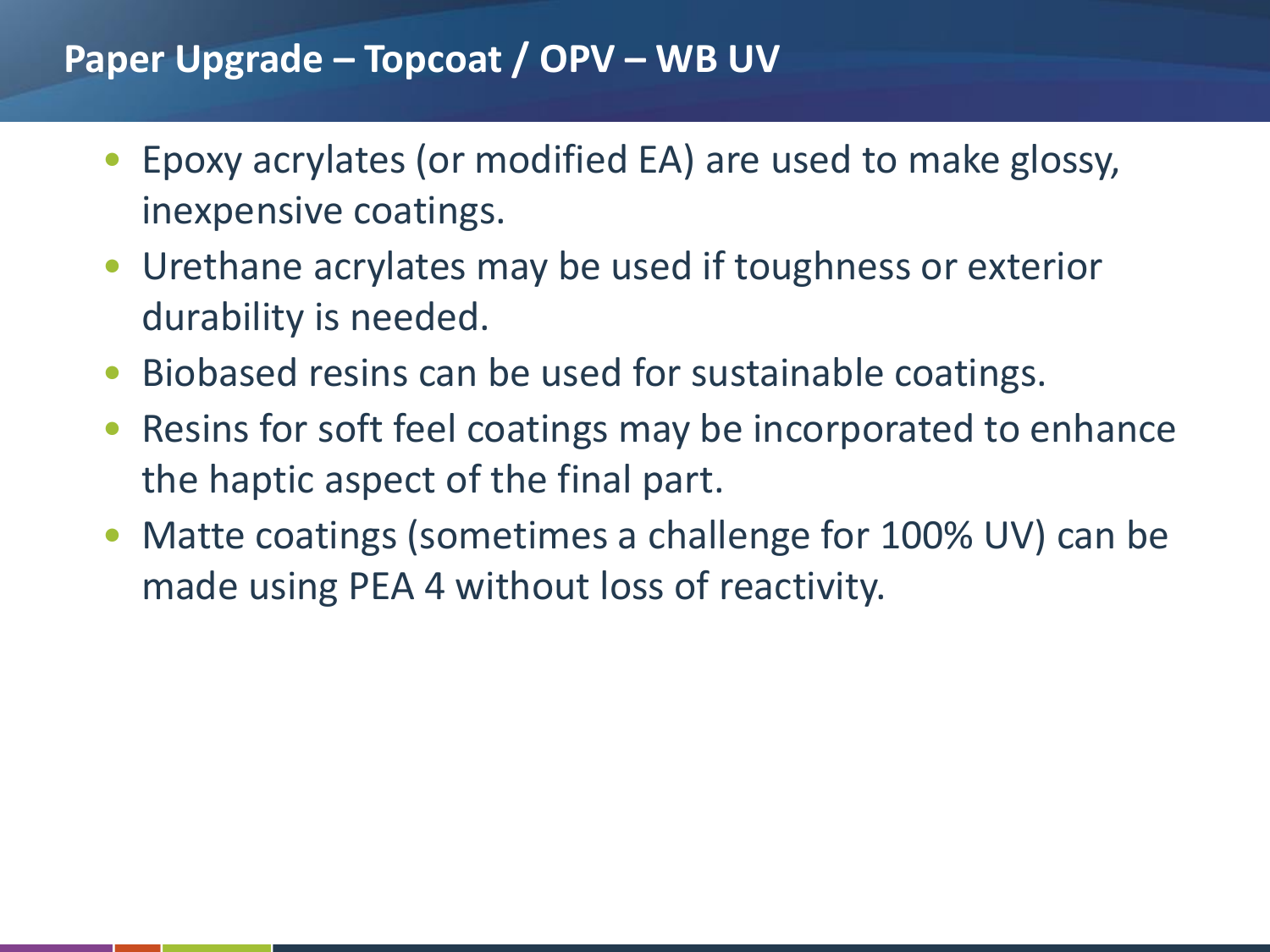# **Paper Upgrade – Topcoat / OPV – WB UV – Matte Coating**

| <b>Raw Material</b>                | $\mathbf{A}$                                                  |
|------------------------------------|---------------------------------------------------------------|
| UV-PUD <sub>3</sub>                | 100.0                                                         |
| <b>UV-PUD 5</b>                    |                                                               |
| Rheology Modifier (1:1 with water) | 2.0                                                           |
| <b>Silica</b>                      | 2.0                                                           |
| <b>Wax</b>                         | 3.0                                                           |
| Photoinitiator                     | 1.5                                                           |
| Water (if needed)                  |                                                               |
|                                    |                                                               |
| <b>Viscosity</b>                   | < 500                                                         |
| 60 gloss                           | $10 - 15$                                                     |
|                                    | Fit for use, great<br>intercoat adhesion (no<br>surface prep) |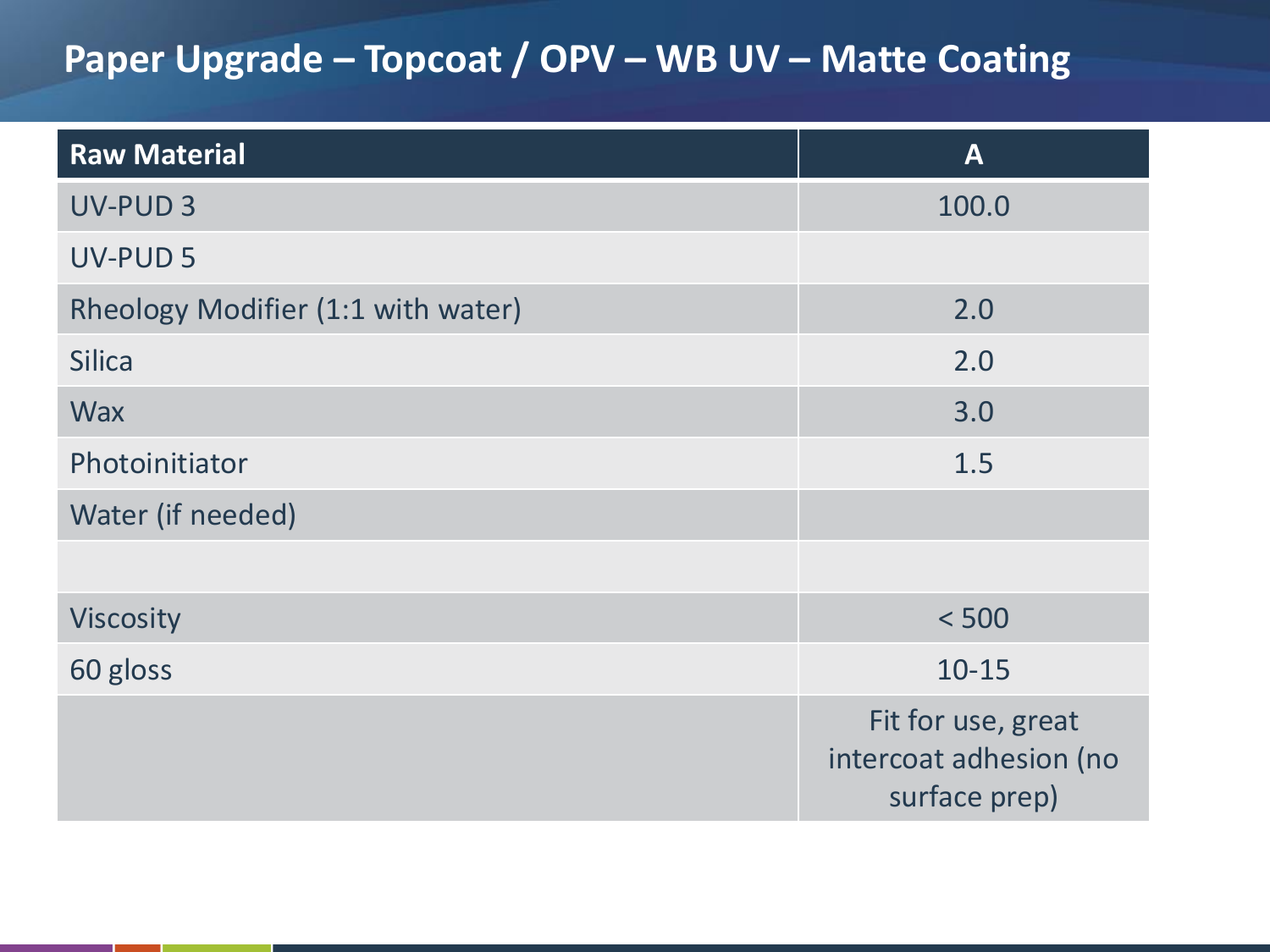# **Paper Upgrade – Topcoat / OPV – WB UV – Gloss Coating**

| <b>Raw Material</b>                | $\mathbf{A}$                                          |
|------------------------------------|-------------------------------------------------------|
| <b>UV-PUD 5</b>                    | 100.0                                                 |
| Rheology Modifier (1:1 with water) | 2.0                                                   |
| Flow and Levelling agent           | 0.3                                                   |
| <b>Wetting agent</b>               | 1.0                                                   |
| Photoinitiator                     | 2.0                                                   |
| Water (if needed)                  |                                                       |
|                                    |                                                       |
| <b>Viscosity</b>                   | < 500                                                 |
| <b>60 Gloss</b>                    | > 85 (substrate<br>dependent)                         |
|                                    | Fit for use, low color on<br>cure, excellent hardness |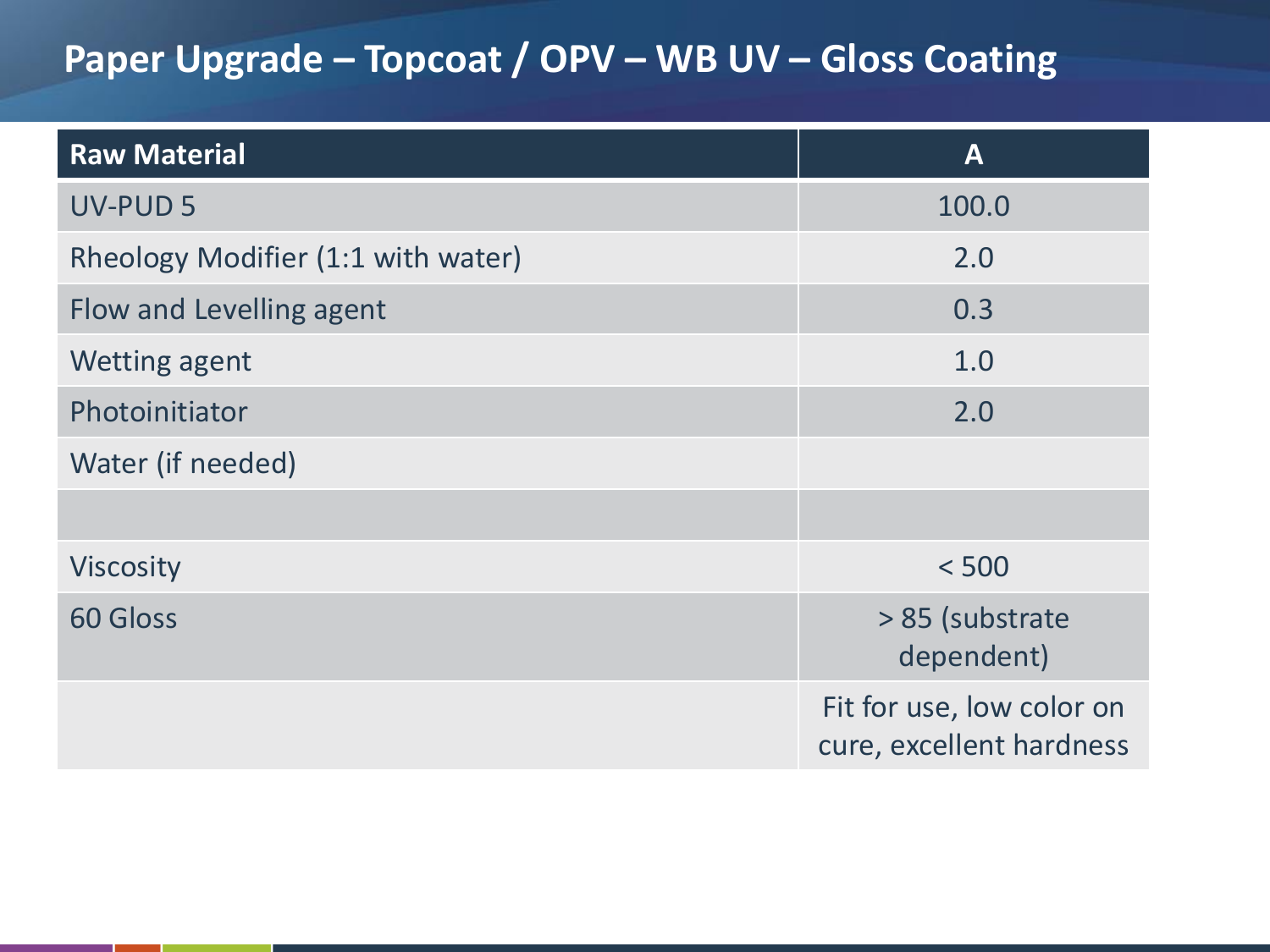# **Paper Upgrade – Topcoat / OPV – WB UV – Exterior Coating**

| <b>Raw Material</b>                | $\mathbf{A}$                                                                                                           |
|------------------------------------|------------------------------------------------------------------------------------------------------------------------|
| <b>UV-PUD4</b>                     | 100.0                                                                                                                  |
| Rheology Modifier (1:1 with water) | 1.5                                                                                                                    |
| Flow and Levelling agent           | 0.6                                                                                                                    |
| <b>Wetting agent</b>               | 1.0                                                                                                                    |
| Photoinitiator                     | 2.0                                                                                                                    |
| Water (if needed)                  |                                                                                                                        |
|                                    |                                                                                                                        |
| <b>Viscosity</b>                   | < 500                                                                                                                  |
| <b>60 Gloss</b>                    | > 85 (substrate dependent)                                                                                             |
|                                    | UV resistance and toughness<br>3000 hours QUV - >90% gloss retention,<br>$\Delta b < 1$<br>5 years FL - $\Delta b < 1$ |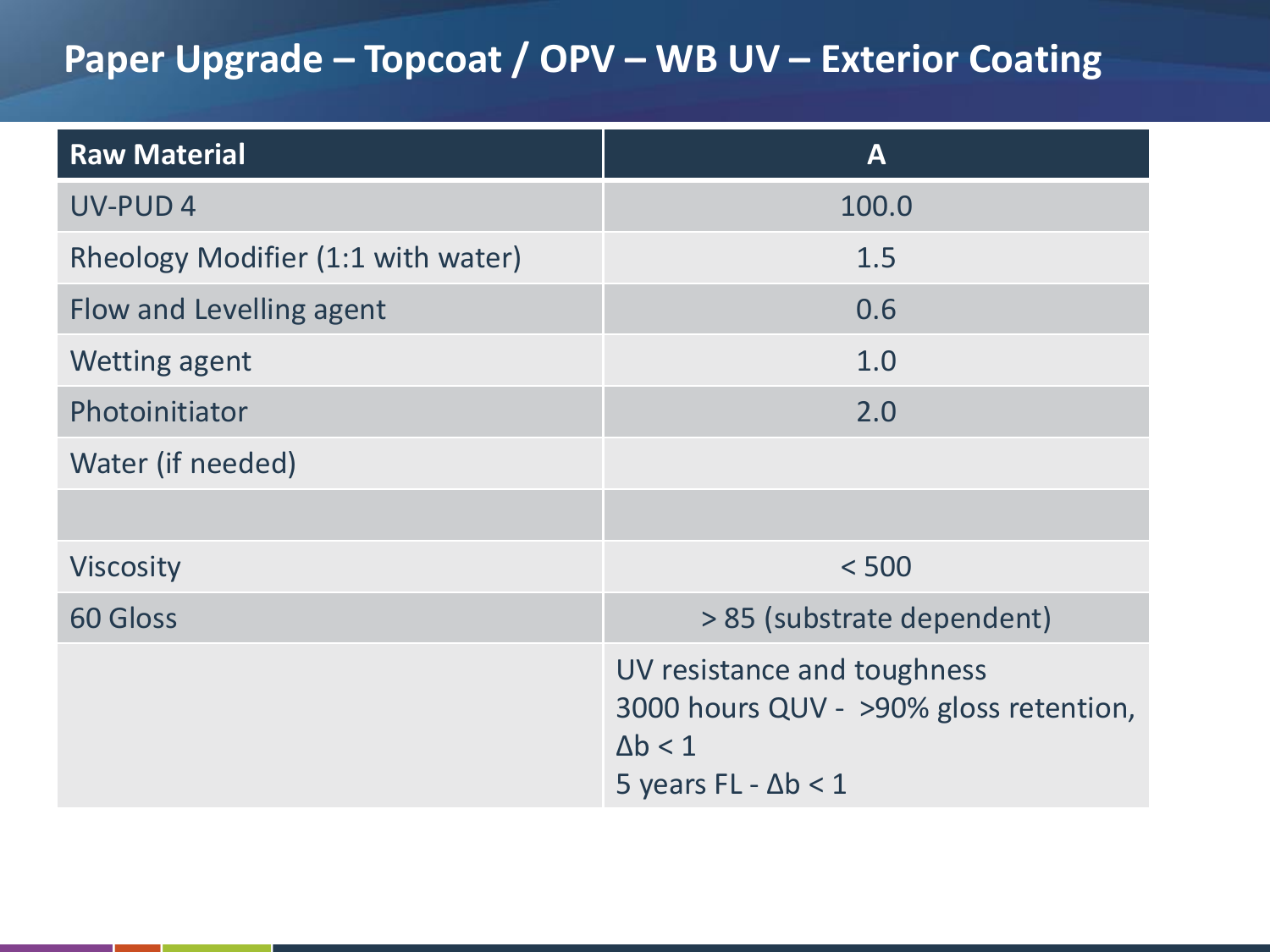#### **Paper Upgrade – Conclusions**

- By controlling texture, color, and gloss, realistic wood grain finishes can be created
- Equipment is key to generate the texture, print, and high/low gloss areas
- Traditional resin systems can be used for many of the coatings
- Newer resins, e.g. PEA 4, can provide very low gloss finishes with excellent flow and reactivity
- WB UV resins fit well into this application as their low viscosity, ease of matting, and overall good film properties allow for quality finishes PLUS physically drying UV-PUDs can be cured in one step at theend.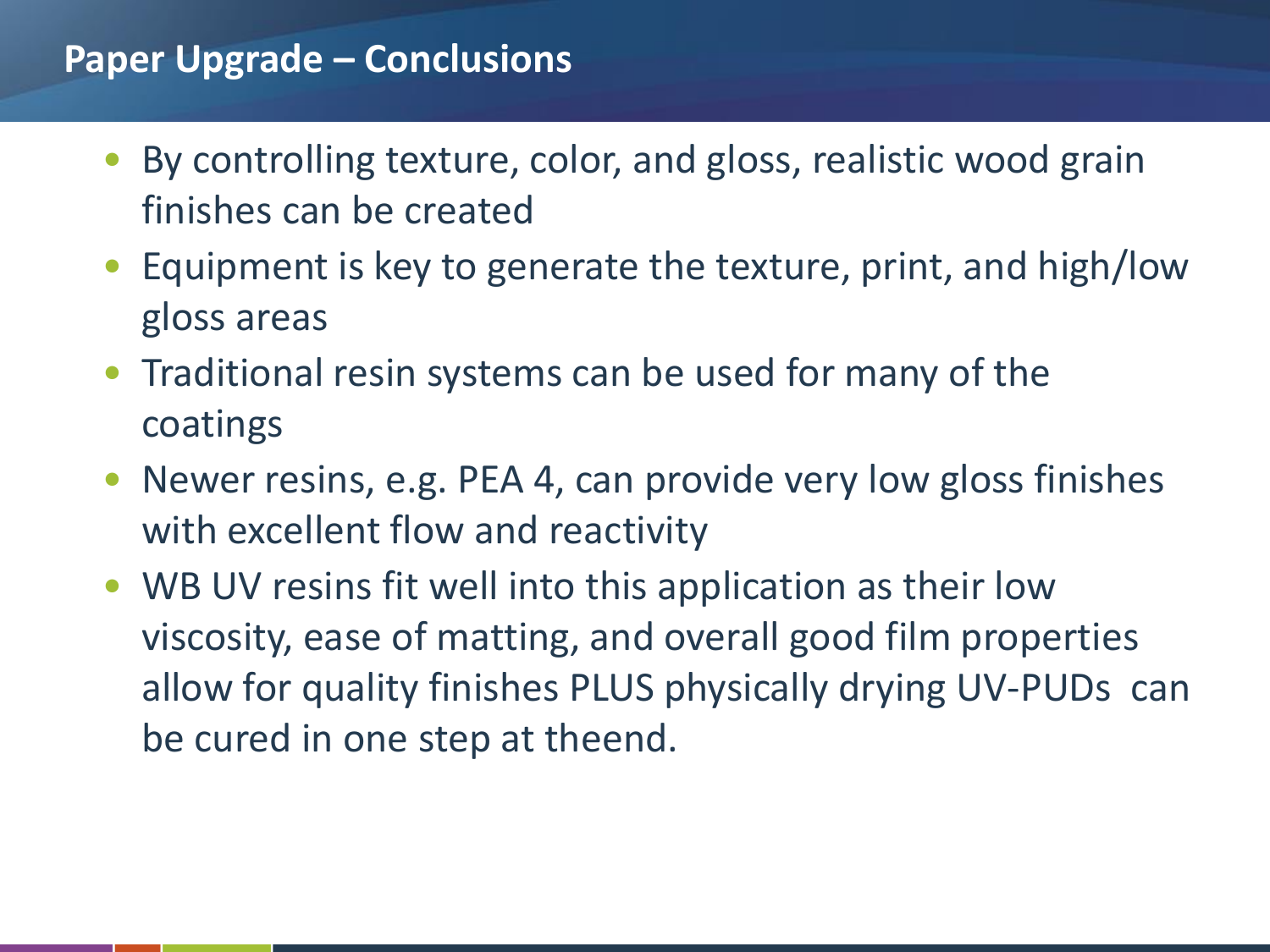# **Visit allnex at Booth #301** Thank you

Jonathan Shaw jon.shaw@allnex.com (770) 280-8370





**www.allnex.com**